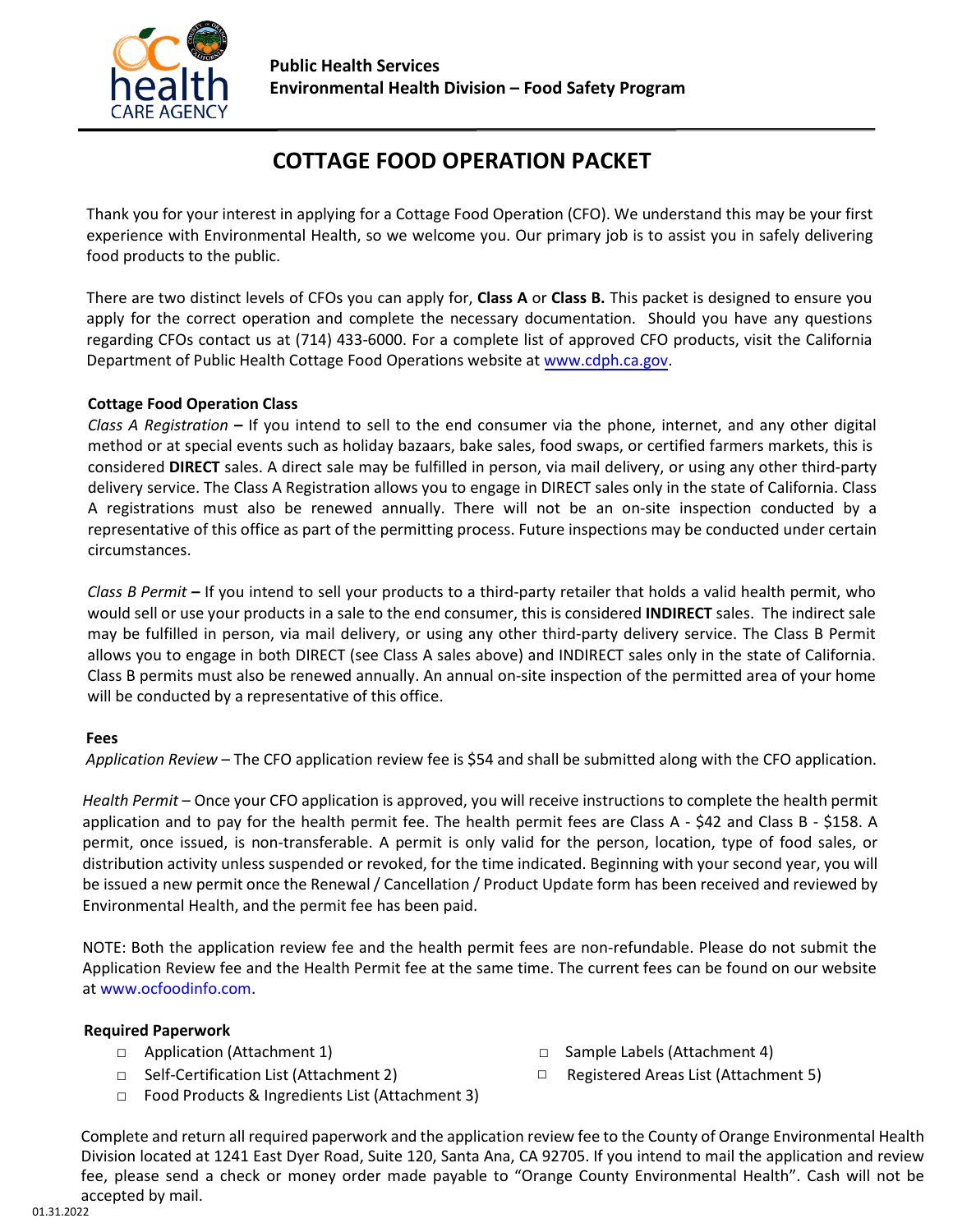

# **COTTAGE FOOD OPERATION APPLICATION** *REGISTRATION (CLASS A)* OR *PERMIT (CLASS B)*

| COTTAGE FOOD OPERATION NAME (Please print):                                                                                                                                                                                                                 |      |                                                                          | PHONE (including area code):              |                                                    |        |           |            |
|-------------------------------------------------------------------------------------------------------------------------------------------------------------------------------------------------------------------------------------------------------------|------|--------------------------------------------------------------------------|-------------------------------------------|----------------------------------------------------|--------|-----------|------------|
|                                                                                                                                                                                                                                                             |      |                                                                          |                                           |                                                    |        |           |            |
| <b>OWNER NAME(S):</b>                                                                                                                                                                                                                                       |      | ANTICIPATED DAYS AND HOURS OF OPERATION (check all that apply):          |                                           |                                                    |        |           |            |
|                                                                                                                                                                                                                                                             |      | THU <b>D</b><br>$FRI \Box$<br>$SUM \Box$<br>$WED \sqcap$<br>$MON \sqcap$ |                                           |                                                    |        |           | $SAT \Box$ |
|                                                                                                                                                                                                                                                             |      | TIMES<br>AM                                                              | TUES $\Box$                               | PM.                                                |        |           |            |
| ADDRESS OF DOMESTIC HOME KITCHEN:                                                                                                                                                                                                                           |      |                                                                          |                                           | TYPE OF WATER SOURCE: [                            | Public | Well      |            |
|                                                                                                                                                                                                                                                             |      |                                                                          |                                           |                                                    |        |           |            |
| <b>CITY</b>                                                                                                                                                                                                                                                 | ZIP: |                                                                          | Provide Purveyor:                         | <b>TYPE OF RESIDENCE (circle):</b>                 |        |           |            |
|                                                                                                                                                                                                                                                             |      |                                                                          |                                           | $\bigcap$ Single Family $\bigcap$ Townhome $\big[$ |        | Apartment |            |
|                                                                                                                                                                                                                                                             |      |                                                                          | Other:                                    |                                                    |        |           |            |
| MAILING ADDRESS (if different from above):                                                                                                                                                                                                                  |      |                                                                          |                                           |                                                    |        |           |            |
|                                                                                                                                                                                                                                                             |      |                                                                          |                                           |                                                    |        |           |            |
| WEBSITE:<br><b>EMAIL ADDRESS:</b>                                                                                                                                                                                                                           |      |                                                                          | ALL PEOPLE INVOLVED HAVE COMPLETED STATE- |                                                    |        |           |            |
|                                                                                                                                                                                                                                                             |      |                                                                          | APPROVED TRAINING COURSE? TYES TNO        |                                                    |        |           |            |
| TYPE OF SALES (check one)                                                                                                                                                                                                                                   |      |                                                                          |                                           |                                                    |        |           |            |
| CLASS A - DIRECT SALES, FOOD IS SOLD DIRECTLY FROM HOME TO THE END CONSUMER WHETHER IN<br>$\Box$                                                                                                                                                            |      |                                                                          |                                           |                                                    |        |           |            |
| PERSON, MAIL, OR THRID-PARTY DELIVERY<br><b>CLASS B - INDIRECT SALES, FOOD IS SOLD TO A THIRD-PARTY RETAILER FOR RESALE TO A CONSUMER</b>                                                                                                                   |      |                                                                          |                                           |                                                    |        |           |            |
| □<br>(ALSO INCLUDES DIRECT SALES)                                                                                                                                                                                                                           |      |                                                                          |                                           |                                                    |        |           |            |
|                                                                                                                                                                                                                                                             |      |                                                                          |                                           |                                                    |        |           |            |
| Selling food product anywhere offsite from the primary residence may require an additional permit for each physical<br>location or event. Please check with the Special Events Section at (714) 433-6080 or visit www.ocfoodinfo.com.                       |      |                                                                          |                                           |                                                    |        |           |            |
|                                                                                                                                                                                                                                                             |      |                                                                          |                                           |                                                    |        |           |            |
| <b>OWNER'S STATEMENT (initial each line)</b>                                                                                                                                                                                                                |      |                                                                          |                                           |                                                    |        |           |            |
| I agree to grant County of Orange Environmental Health the right to enter, during normal business hours or at other                                                                                                                                         |      |                                                                          |                                           |                                                    |        |           |            |
| reasonable times, the permitted area of the domestic residence housing the cottage food operation for the purpose of<br>inspection or complaint investigation, including the collection of food samples, photos, or other evidence.                         |      |                                                                          |                                           |                                                    |        |           |            |
|                                                                                                                                                                                                                                                             |      |                                                                          |                                           |                                                    |        |           |            |
| I agree to notify County of Orange Environmental Health prior to adding any new food product not listed at the time of<br>application. All food products must be evaluated and approved for sale by a representative of Environmental Health prior to sale. |      |                                                                          |                                           |                                                    |        |           |            |
| I agree to notify County of Orange Environmental Health if I decide to change my type of sales from Class A to Class B or vice versa                                                                                                                        |      |                                                                          |                                           |                                                    |        |           |            |
| or if I decide to cease my Cottage Food Operation. I acknowledge that I may be responsible for any applicable fees if timely<br>notification is not provided to Environmental Health.                                                                       |      |                                                                          |                                           |                                                    |        |           |            |
| I certify my enterprise shall not have more than \$75,000 in gross sales as a CFO Class A, or \$150,000 in gross sales as a CFO Class B, in a                                                                                                               |      |                                                                          |                                           |                                                    |        |           |            |
| calendar year.                                                                                                                                                                                                                                              |      |                                                                          |                                           |                                                    |        |           |            |
| □ I agree to label all cottage food products in compliance with the Federal Food, Drug, and Cosmetic Act (21 U.S.C. Sec. 343 et seq.)                                                                                                                       |      |                                                                          |                                           |                                                    |        |           |            |
| I certify that I do not have more than one (1) full-time equivalent (40 hours per week) Cottage Food Employee (paid or volunteer).                                                                                                                          |      |                                                                          |                                           |                                                    |        |           |            |
| I certify that my Cottage Food products are only sold in California.                                                                                                                                                                                        |      |                                                                          |                                           |                                                    |        |           |            |
| SIGNATURE(S) OF OWNER(S):                                                                                                                                                                                                                                   |      |                                                                          | DATE:                                     |                                                    |        |           |            |
|                                                                                                                                                                                                                                                             |      |                                                                          |                                           |                                                    |        |           |            |
| <b>FOR OFFICIAL USE</b>                                                                                                                                                                                                                                     |      |                                                                          |                                           |                                                    |        |           |            |
| REGISTRATION/PERMIT TO OPERATE APPROVED BY:                                                                                                                                                                                                                 |      | <b>APPROVED AS:</b>                                                      |                                           | DATE:                                              |        |           |            |
|                                                                                                                                                                                                                                                             |      |                                                                          | $\Box$ CLASS A                            | $\Box$ CLASS B                                     |        |           |            |

Type of Establishment/PE: REGISTRATION/PERMIT NUMBER/PR: | FACILITY NUMBER/FA: | HSO RECEIPT NUMBER: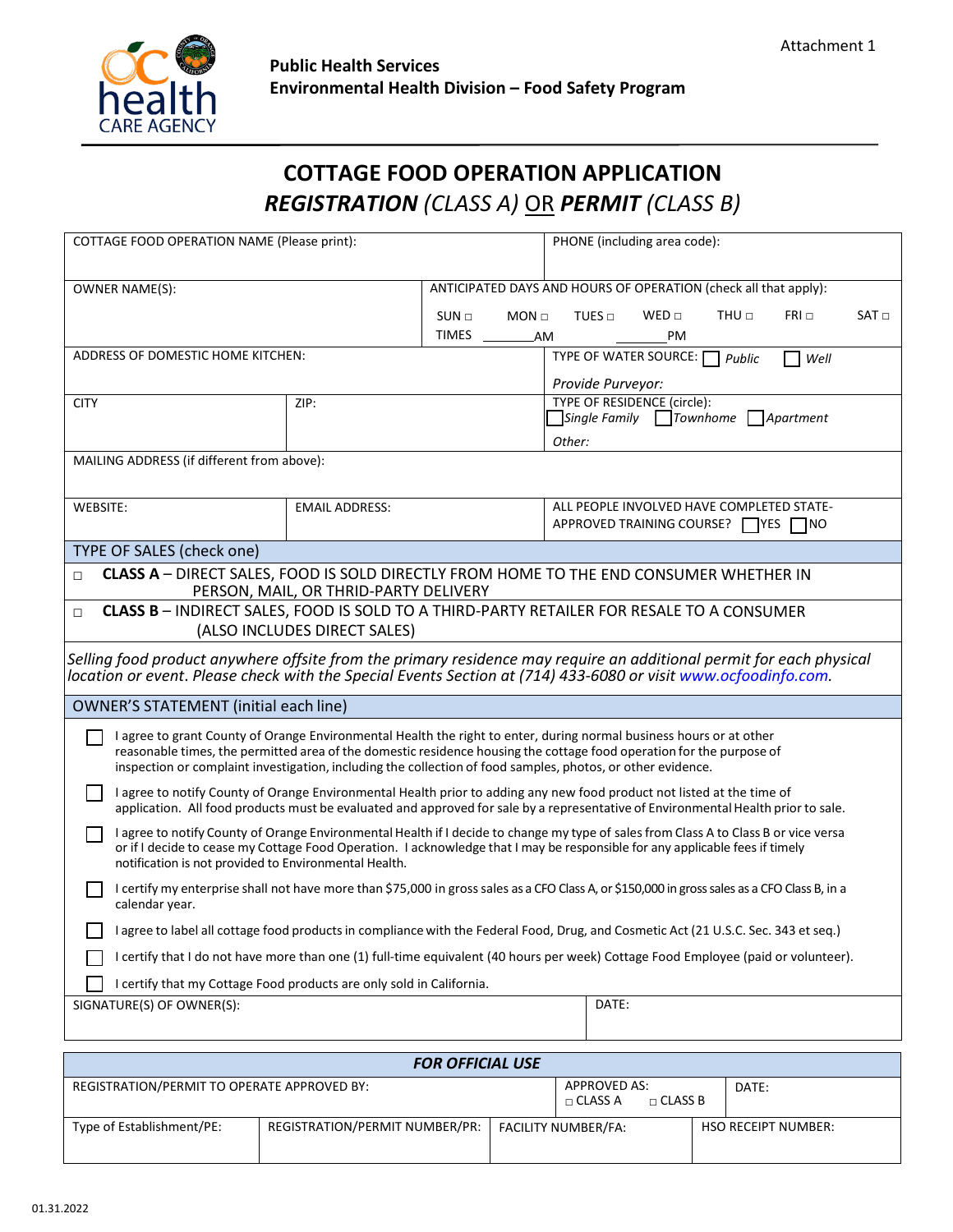

## **SELF-CERTIFICATION CHECKLIST**

OWNER NAME(S) (please print): COTTAGE FOOD OPERATION NAME:

As the legal owner of the above Cottage Food Operation, I hereby certify that the operation conforms to the following requirements:

- 1. No cottage food preparation, packaging, or handling will occur in the home kitchen concurrent with any other domestic activities, such as meal preparation, dishwashing, clothes washing or ironing, kitchen cleaning, or guest entertainment.
- 2. No infants, small children, or pets will be in the home kitchen during the preparation, packaging, or handling of any cottage food products.
- 3. Kitchen equipment and utensils used to produce cottage food products will be clean and maintained in a good state of repair.
- 4. All food contact surfaces, equipment, and utensils used for the preparation, packaging, or handling of any cottage food products will be washed, rinsed, and sanitized before each use.
- 5. All food preparation and food and equipment storage areas will be maintained free of rodents and insects.
- 6. No smoking will occur in the portion of the home used for the preparation, packaging, storage, or handling of cottage food products and related ingredients or equipment, or both, while cottage food products are being prepared, packaged, stored, or handled.
- 7. Any person with a contagious illness will refrain from work in the registered or permitted area ofthe cottage food operation.
- 8. Any person involved in the preparation or packaging of cottage food products will maintain their hands and exposed portions of arms clean and will wash hands before any food preparation or packaging activity.
- 9. All cottage food products will be properly labeled.
- 10. Water used during the preparation of cottage food products will meet potable drinking water standards.
- 11. Access to the registered or permitted areas in the home will be granted for the purpose of investigating a consumer complaint or reason to suspect that adulterated or otherwise unsafe food has been produced or that the cottage food operation has violated sections of the law pertaining to cottage food operations.
- 12. When advertising to the public, to include an internet website, social media platform, newsletter, newspaper, or other public announcement the following information shall be included on the advertisement:
	- a.) The county of approval
	- b.) The permit or registration number,
	- c.) A statement that the food is "Made in a Home Kitchen" or "Repackaged in a Home Kitchen."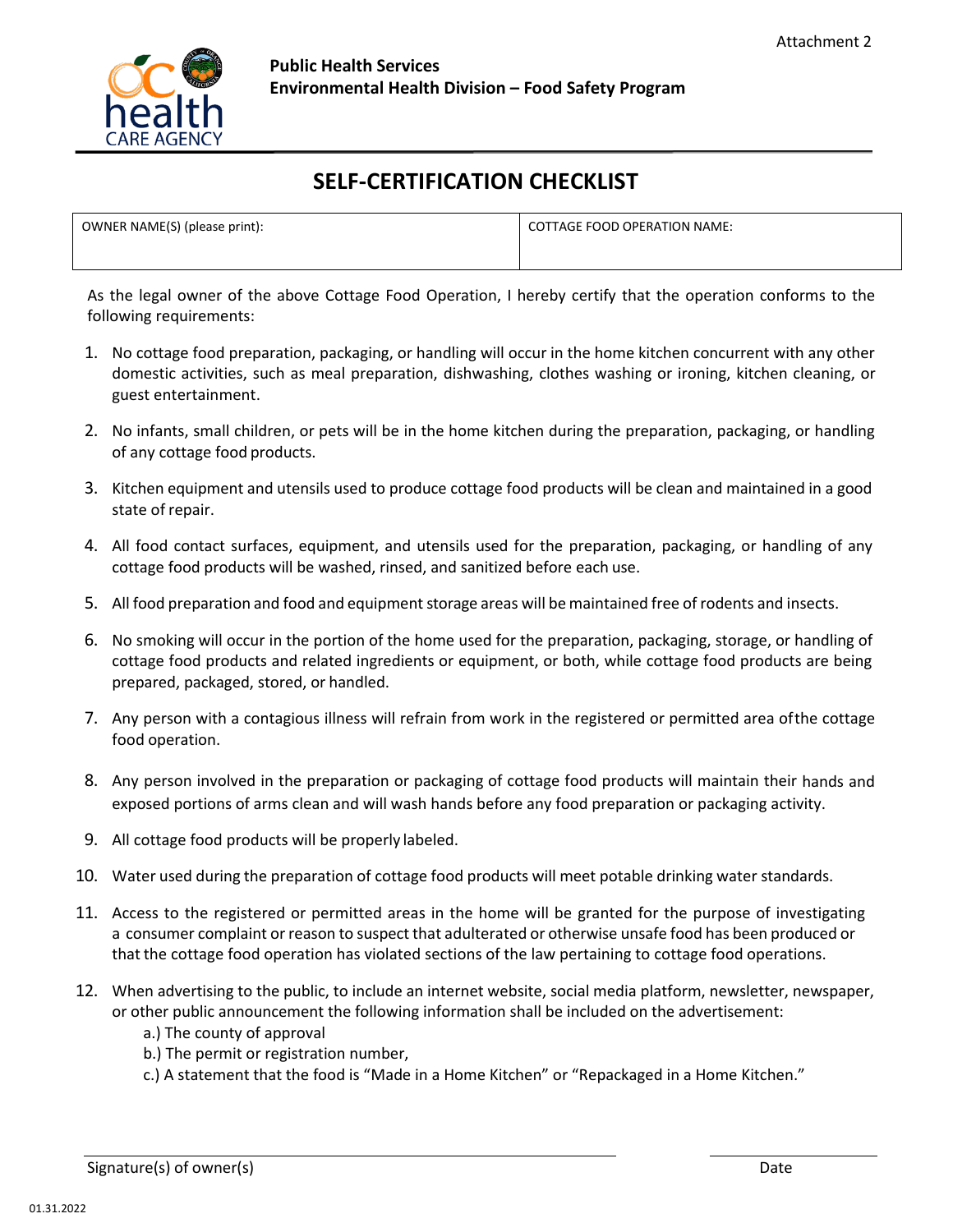

### **FOOD PRODUCTS & INGREDIENTS LIST**

Please list all individual food products and ingredients in the areas provided below. If a primary ingredient contains 2 or more sub-ingredients, the sub-ingredients will also need to be listed. Refer to the sample label in Attachment 4. If you are making a product that contains components like frosting or filling, list as a separate product. Please attach additional pages, if necessary, to ensure all products are captured.

| PRODUCT NAME | INGREDIENTS |
|--------------|-------------|
|              |             |
|              |             |
|              |             |
|              |             |
|              |             |
|              |             |
|              |             |
|              |             |
|              |             |
|              |             |
|              |             |
|              |             |
|              |             |
|              |             |
|              |             |
|              |             |
|              |             |
|              |             |
|              |             |
|              |             |
|              |             |
|              |             |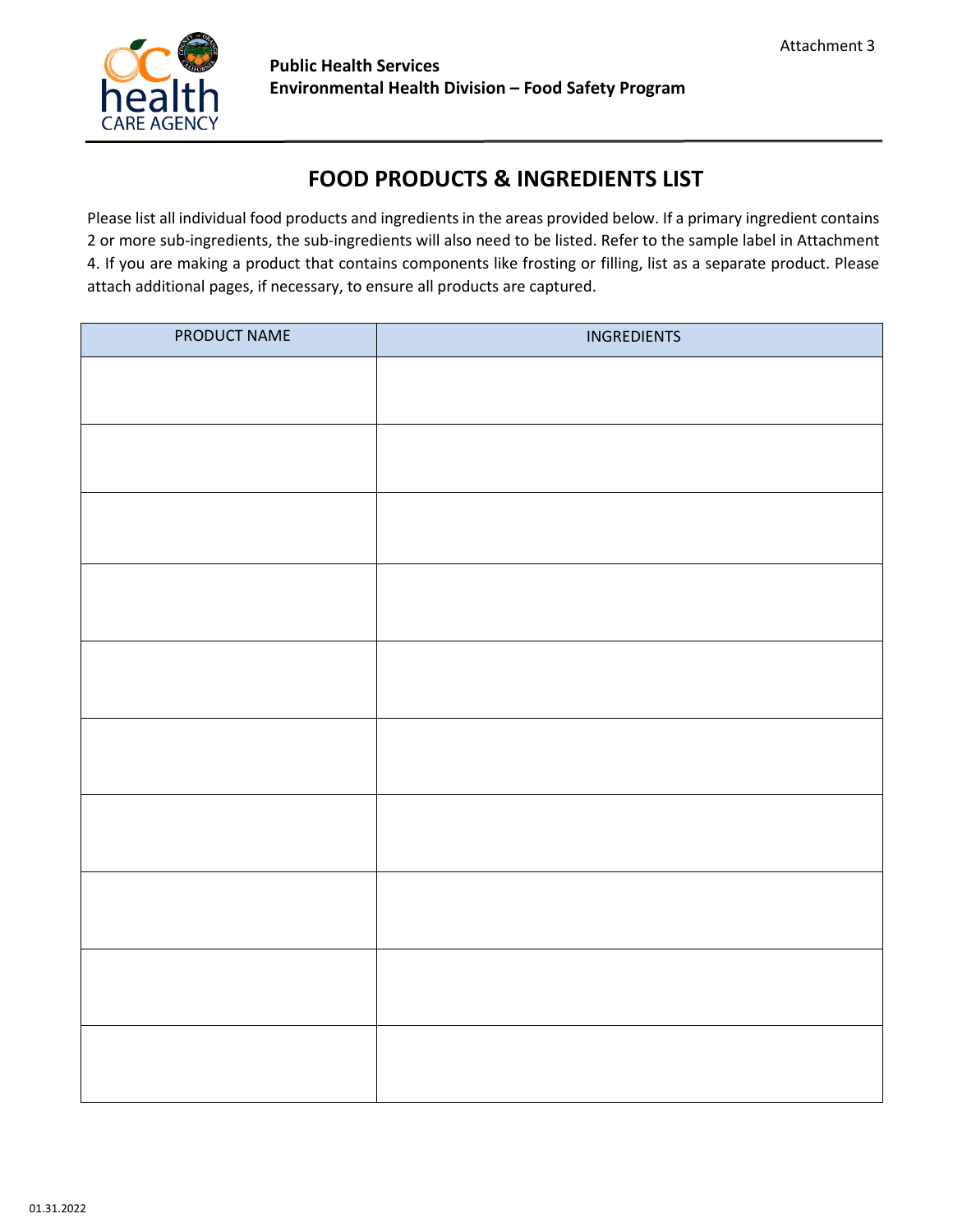

### **Public Health Services Environmental Health Division – Food Safety Program**

# **SAMPLE LABELS**

Cottage food products are to be prepackaged with the appropriate labeling affixed. A prepackaged product can be individually wrapped, placed in some type of bag, or boxed. The labels affixed to each unit of food product are required by law contain vital information to the consumer. Consumers have a right-to-know who made the product, where the product was made, the net weight of the product and most importantly for those consumers with food allergies, what ingredients can be found in the product. For more information regarding Cottage Food Labeling Requirements visit the California Department of Public Health website at [www.cdph.ca.gov.](https://www.cdph.ca.gov/Programs/CEH/DFDCS/Pages/FDBPrograms/FoodSafetyProgram/CottageFoodOperations.aspx)

The following must be provided on the cottage food label:

- 1. "Made in a Home Kitchen" or "Repackaged in a Home Kitchen" in 12-pointtype\*
- 2. Common name of the food product
- 3. Name of the Cottage Food Operation and address where the food product is produced\*
- 4. Registration or permit number
- 5. Ingredient list, in descending order of predominance by weight, if the food product contains two or more ingredients
- 6. "County of Orange"
- 7. Net quantity of contents measured by "Net Weight," "Net Count," or "Net Volume"
- 8. Allergen declaration if the food contains any of the major food allergens.



**Please include a sample of the label you will be affixing to your food products. If you have multiple food items like cookies and pies, provide labels for each food category.**

#### *NOTES:*

- ∗ *A cottage food product that is served in a retail food facility without packaging or labeling shall be identified to the consumer as Made in a Home Kitchen on the menu, menu board, or other location that would reasonably inform a consumer of its homemade status.*
- ∗ *If the Cottage Food Operation is listed in a major phone directory showing the name of the business and the address then just the city, state, and zip code may be printed on the label.*